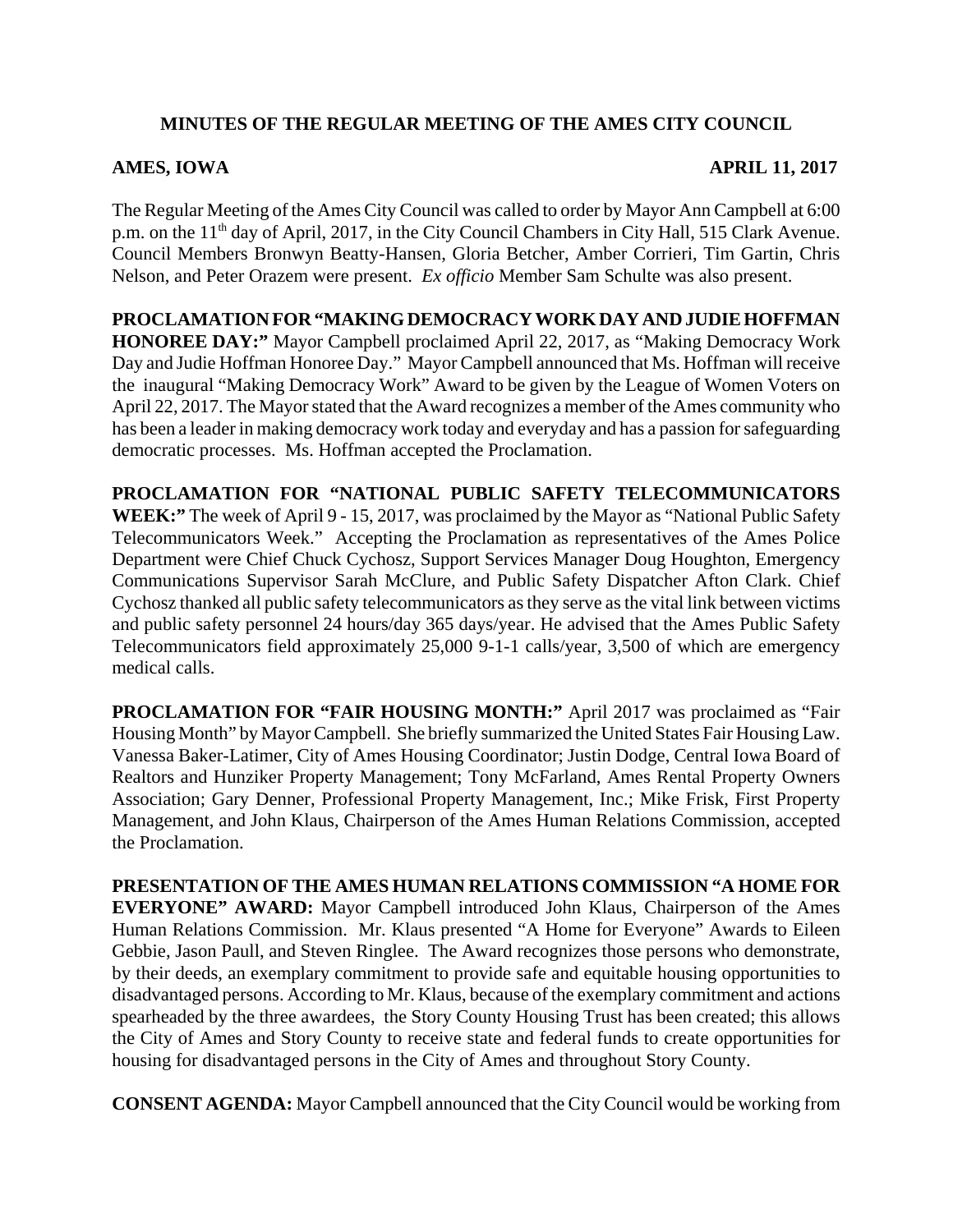an Amended Agenda. She stated that an item had been added under Consent Item No. 39 to propose the vacation of an Access Easement and to set the date of public hearing for April 25, 2017. In addition, the Council Action Form for Item No. 13 had been revised.

Council Member Betcher asked to pull Item No. 18, closure of Hayward Avenue for NCAA Cross Country Regional; Item No. 19, Requests from ISU Homecoming Central Committee for ISU Homecoming Parade; and Item No. 38, Plat of Survey for 1100 Adams Street and 3805 and 3815 Calhoun Avenue.

Moved by Beatty-Hansen, seconded by Betcher, to approve the following items on the Consent Agenda:

- 1. Motion approving payment of claims
- 2. Motion approving Minutes of Special Meeting of March 21, 2017, and Regular Meeting of March 28, 2017
- 3. Motion approving Report of Contract Change Orders for March 16-31, 2017
- 4. Motion approving renewal of the following Beer Permits, Wine Permits, and Liquor Licenses:
	- a. Class C Liquor Dangerous Curves,  $1115<sup>th</sup>$  Street
	- b. Class C Liquor & Outdoor Service Brick City Grill, 2704 Stange Road
	- c. Class C Liquor & Outdoor Service Cyclone Experience Network, Hilton Coliseum
- 5. Motion approving new Special Class C Liquor License & Class B Native Wine Permit for Smokin Oak Wood-fired Pizza, 2420 Lincoln Way (pending final inspection)
- 6. Motion approving temporary Outdoor Service Privilege (April Oct. 31) for Café Beau, 2504 Lincoln Way
- 7. Motion approving temporary Outdoor Service Privilege for Tip Top Lounge, 201 E. Lincoln Way, for the following dates:
	- a. May 18-19, 2017
	- b. June 1-2, 2017
	- c. June 15-16, 2017
	- d. June 29-30, 2017
	- e. July 13-14, 2017
	- f. July 27-28, 2017
	- g. August 10-11, 2017
	- h. August 24-25, 2017
- 8. RESOLUTION NO. 17- 161 approving appointment of Andrew Mott to Building Board of Appeals
- 9. RESOLUTION NO. 17- 162 authorizing temporary increase in staffing level in Police Department for sworn personnel
- 10. RESOLUTION NO. 17- 163 approving Forfeiture Funds Agreement with Story County Attorney's Office
- 11. RESOLUTION NO. 17-164 approving Fiscal Agency Memorandum of Agreement with Ames Foundation in support of police outreach, officer safety, and training enhancements
- 12. RESOLUTION NO. 17-165 proposing sale of 1201 Dayton Avenue by Mary Greeley Medical Center to Manatt's, Inc., and setting date of public hearing for April 25, 2017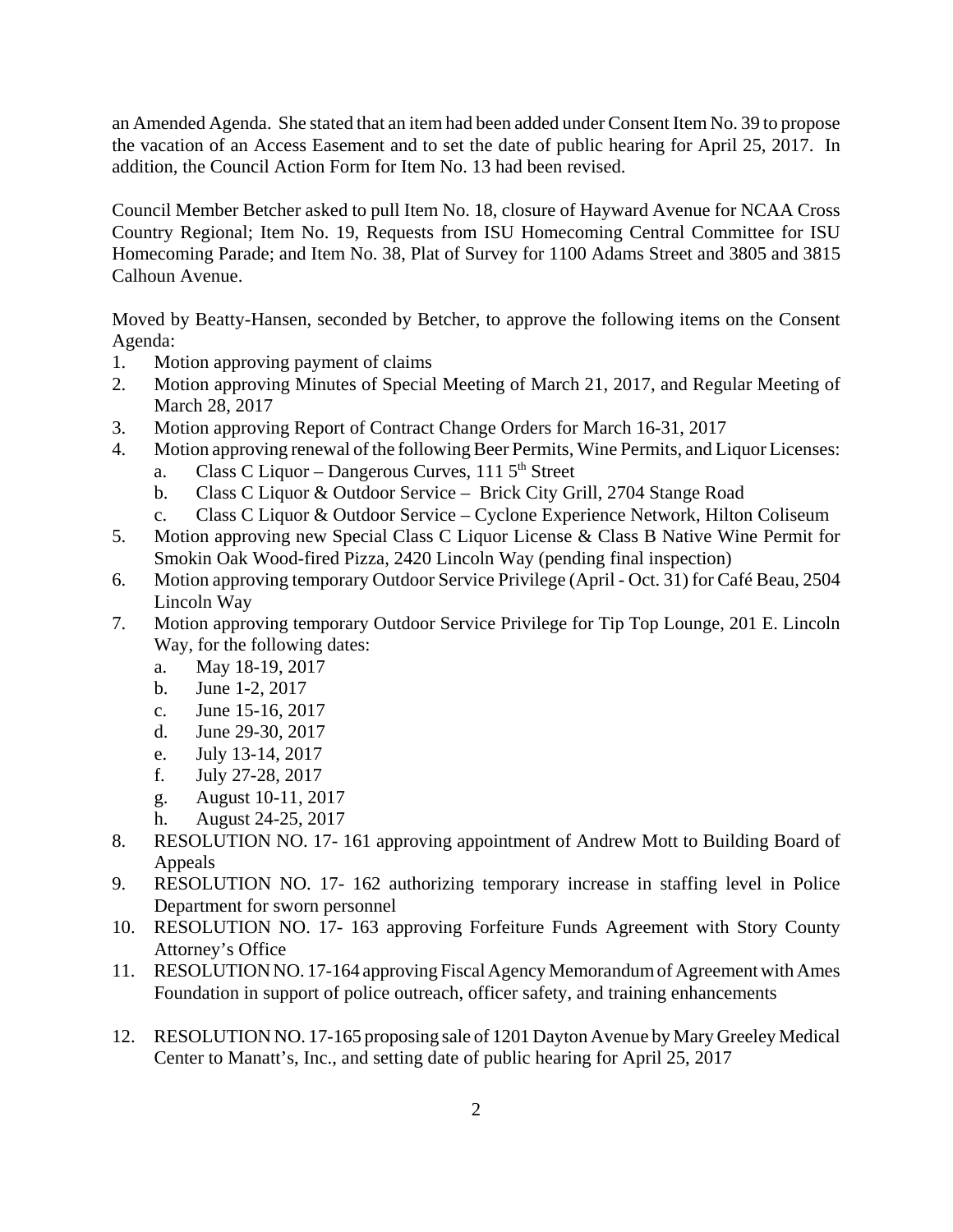- 13. RESOLUTION NO. 17-166 approving 2017/18 Ames Annual Outdoor Sculpture Exhibition selections
- 14. RESOLUTION NO. 17-172 approving preliminary plans and specifications for Water Pollution Control Facility Structural Rehabilitation Project; setting May 10, 2017, as bid due date and May 23, 2017, as date of public hearing
- 15. RESOLUTION NO. 17-173 approving preliminary plans and specifications for Water Pollution Control Primary Clarifier Painting Project; setting May 10, 2017, as bid due date and May 23, 2017, as date of public hearing
- 16. RESOLUTION NO. 17-174 approving preliminary plans and specifications for Scaffolding and Related Services and Supplies for Power Plant; setting May 11, 2017, as bid due date and May 23, 2017, as date of public hearing
- 17. RESOLUTION NO. 17-175 approving preliminary plans and specifications for Specialized Wet Dry Vacuum, Hydro Blast, and Related Cleaning Services for Power Plant; setting May 11, 2017, as bid due date and May 23, 2017, as date of public hearing
- 18. RESOLUTION NO. 17-176 approving single-source procurement of CyRide bus shelters from Columbia Equipment Company, Inc., of Freeport, New York, in the amount of \$112,013
- 19. RESOLUTION NO. 17-177 awarding contract for 2017/18 Concrete Crushing to Reilly Construction Co., Inc., of Ossian, Iowa, in the amount of \$51,000
- 20. RESOLUTION NO. 17-178 awarding contract for purchase of 750 KCMIL Cable to WESCO Distribution of Des Moines, Iowa, in the amount of \$81,919.20 (inclusive of Iowa sales tax), subject to metals adjustment at time of order
- 21. RESOLUTION NO. 17-179 approving renewal of contract for 2017/18 Custodial Services at City Hall/Community Center
- 22. RESOLUTION NO. 17-180 approving renewal of contract for 2017/18 Custodial Services at Public Library
- 23. RESOLUTION NO. 17-181 approving renewal of contract for 2017/18 Hauling and Related Services from Resource Recovery Plant to Boone County Landfill
- 24. RESOLUTION NO. 17-182 approving renewal of contract with RESCO for purchase of Electric Services transformers
- 25. RESOLUTION NO. 17-183 approving contract and bond for 2016/17 U.S. Highway 69 Improvements Program (South Duff Avenue Safety & Access Project)
- 26. RESOLUTION NO. 17-184 approving contract and bond for 2015/16 & 2016/17 Seal Coat Street Pavement Improvements
- 27. RESOLUTION NO. 17-185 approving contract and bond for 2015/16 Sanitary Sewer Rehabilitation (Sanitary Sewer Lining)
- 28. RESOLUTION NO. 17-186 approving contract and bond for 2015/16 Low-Point Drainage Improvement Program (Westwood Drive)
- 29. RESOLUTION NO. 17-187 approving contract and bond for Ames Municipal Cemetery Service Line Replacement
- 30. RESOLUTION NO. 17-188 approving Change Order No. 1 for Power Plant Control System Support Services
- 31. RESOLUTION NO. 17-189 approving Change Order No. 1 for Valve Maintenance and Related Services and Supplies for Power Plant
- 32. Aspen Park Subdivision, Third Addition: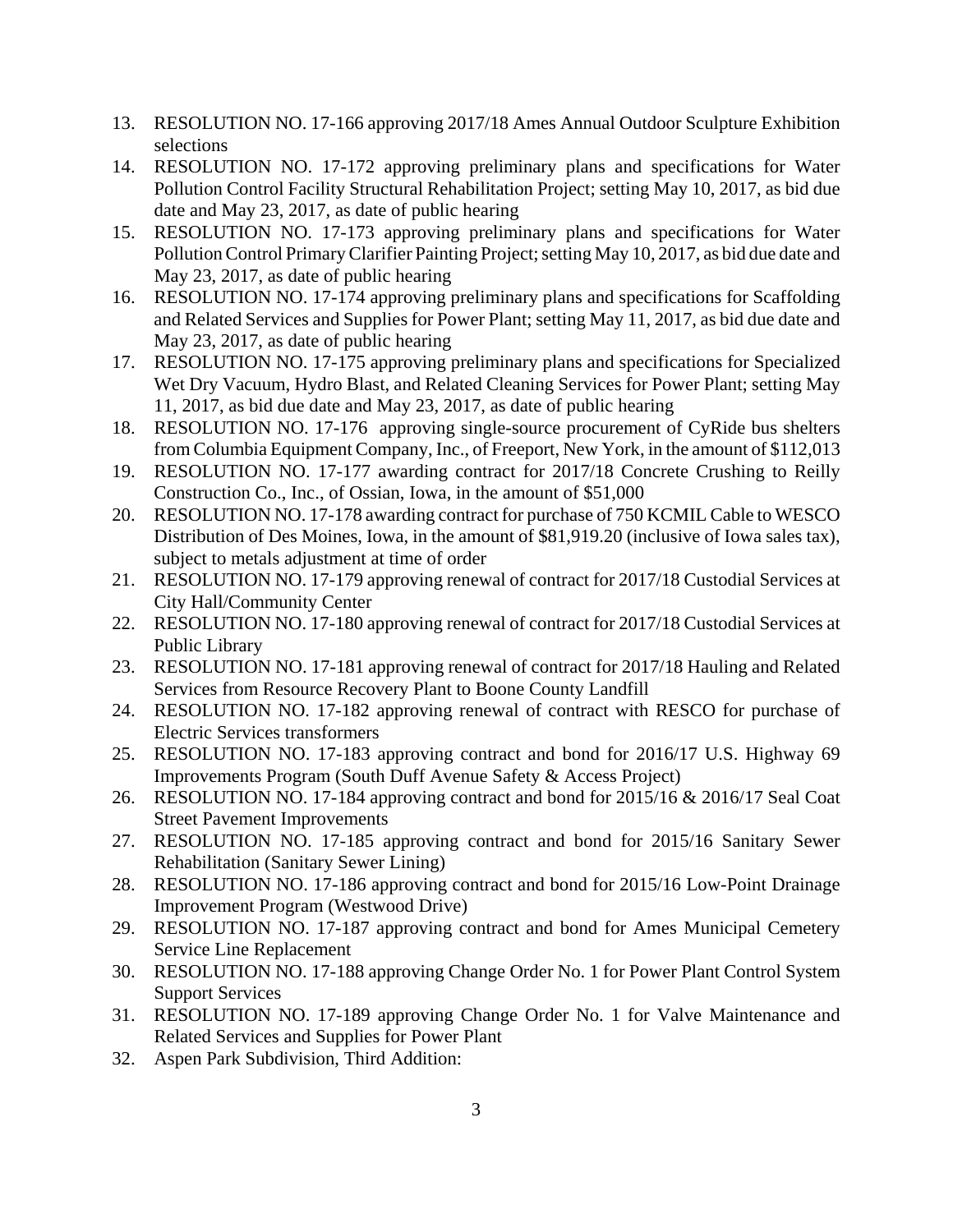- a. RESOLUTION NO. 17-195 proposing vacation of Access Easement and setting date of public hearing for April 25, 2017
- a. RESOLUTION NO. 17-191 approving the Final Plat

Roll Call Vote: 6-0. Resolutions/Motions declared adopted/approved unanimously, signed by the Mayor, and hereby made a portion of these Minutes.

**NCAA CROSS COUNTRY REGIONAL ON NOVEMBER 10, 2017:** Council Member Betcher said that she had requested that this item be pulled from Consent so that she could get clarification on where the barricades will be located. She noted that it is essential that the barricades be placed on the south of the Knapp-Storms Complex, not to the north; so that they do not block the driveway to the Knapp-Storms Complex or the two houses on Hayward. Assistant City Manager Brian Phillips said that the City provides the barricades, and it is up to the event organizers to place them properly. This event has occurred once before, and the barricades were properly placed. The barricades will be located so that the driveways are accessible. Mr. Phillips said he will follow up with the event organizers to ensure that is clearly understood.

Moved by Betcher, seconded by Beatty-Hansen, to adopt RESOLUTION NO. 17-167 approving closure of portion of Hayward Avenue, between Mortensen Road and Storm Street, from 8:00 a.m. to 4:00 p.m. for NCAA Cross Country Regional on Friday, November 10, 2017.

Roll Call Vote: 6-0. Resolution declared adopted unanimously, signed by the Mayor, and hereby made a portion of these Minutes.

**ISU HOMECOMING PARADE ON OCTOBER 22, 2017:** Representing the Homecoming Committee were Riley Noble, 208 Ash Avenue, Ames, and Caleb Townsend, 224 Ash Avenue, Ames. Mr. Townsend explained that the Parade is being planned for 2:00 p.m. on October 22, 2017. The Parade will be held on Downtown streets, and the route will be the same as last year. He noted that this year, they are planning on approximately 70 floats; the Parade should be about an hour long. Ms. Noble explained that this year, they are excited about having more student organizations and community members participate. Council Member Betcher wanted to ensure that Wheatsfield will have access to its driveway on  $5<sup>th</sup>$  Street. That was confirmed by both Ms. Noble and Mr. Townsend. Ms. Betcher also expressed her concerns about the people being able to exit the Church on Pearle Avenue after its services, which would be around Noon. Ms. Noble stated that the barricades will be moved by Noon, so the people at the Church will be allowed to exit.

Moved by Betcher, seconded by Gartin, to approve/adopt the following pertaining to the requests from the ISU Homecoming Central Committee for the ISU Homecoming Parade on Sunday, October 22:

- a. Motion approving blanket Temporary Obstruction Permit and blanket Vending License for event activities
- b. RESOLUTION NO. 17-168 approving closure of portions of Pearle Avenue, Fifth Street, Main Street, Clark Avenue, Burnett Avenue, Kellogg Avenue, and Douglas Avenue from 12:00 p.m. and 4:00 p.m.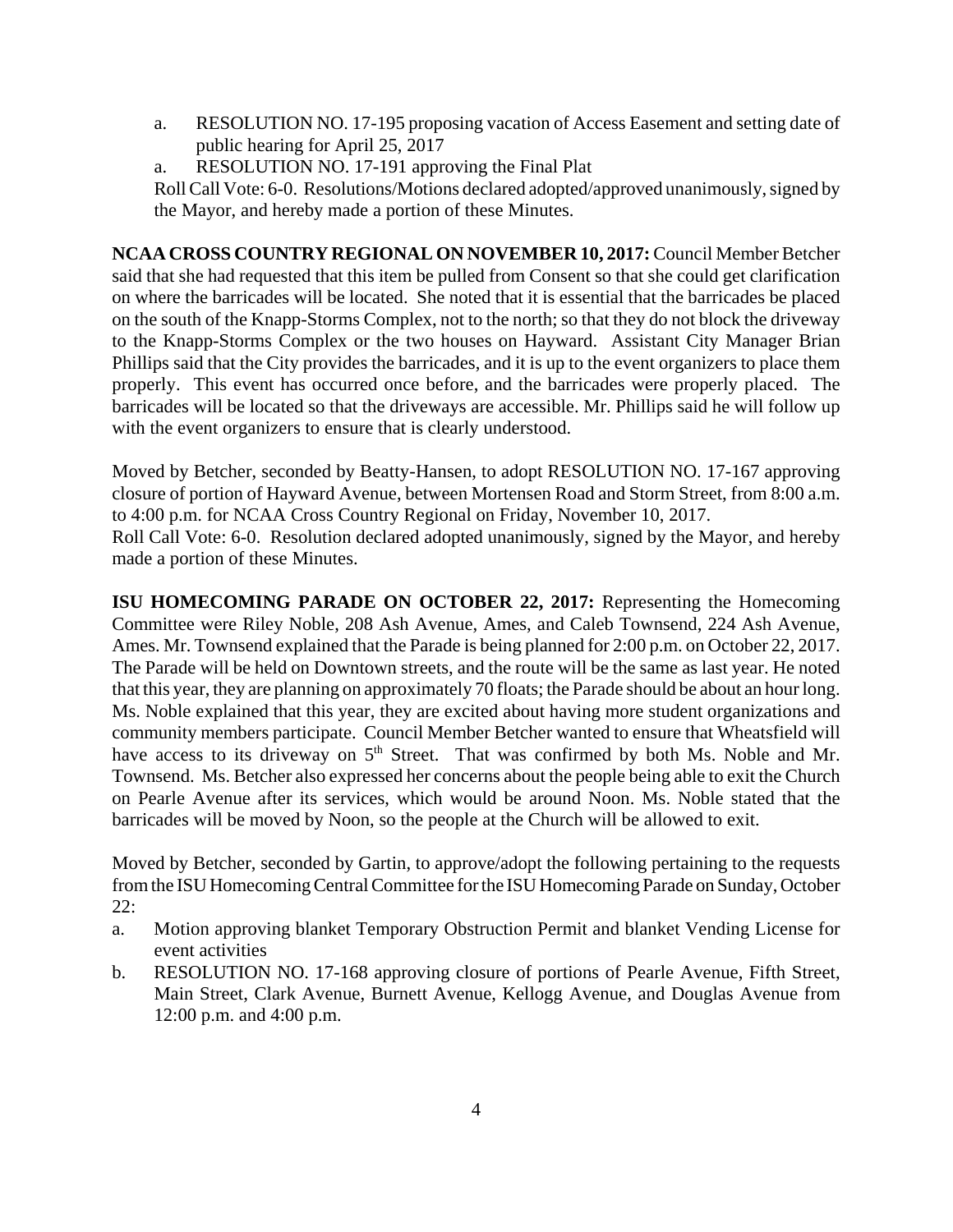- c. RESOLUTION NO. 17-169 approving closure of parking on portions of Pearle Avenue, Fifth Street, Main Street, Clark Avenue, Burnett Avenue, Kellogg Avenue, Douglas Avenue, Depot Lot TT, City Hall Parking Lot M, and City Hall Parking Lot MM from 12:00 p.m. to 4:00 p.m.
- d. RESOLUTION NO. 17-170 approving waiver of fee for usage of electricity
- e. RESOLUTION NO. 17-171 approving waiver of fee for Vending License

Roll Call Vote: 6-0. Motion/Resolutions declared carried/adopted unanimously, signed by the Mayor, and hereby made a portion of these Minutes.

**PLAT OF SURVEY FOR 1100 ADAMS STREET AND 3805 AND 3815 CALHOUN AVENUE:** Council Member Betcher wanted it clarified that the City Manager had recused himself from all staff review, consideration, and recommendations about this item since his wife works at Windsor Oaks. She noted that the Council Action Form had shown the "Assistant City Manager's Recommended Action," however, the second paragraph under that heading said that it was the "recommendation of the City Manager." Ms. Betcher wanted it known that she had confirmed that the City Manager had not made a recommendation on this item; that was a typo, and it should have said that it was the "recommendation of the Assistant City Manager."

Moved by Betcher, seconded by Beatty-Hansen, to adopt RESOLUTION NO. 17-190 approving the Plat of Survey for 1100 Adams Street and 3805 and 3815 Calhoun Avenue. Roll Call Vote: 6-0. Resolution declared adopted unanimously, signed by the Mayor, and hereby made a portion of these Minutes.

**PUBLIC FORUM:** Mayor Campbell opened Public Forum. Sheila Lundt, 806 Furman Drive, Ames, advised that due to the continuing partnership between the City of Ames and the Ames Foundation for tree planting, they will be planting between 135 and 140 trees on April 22, working from 13<sup>th</sup> Street to Inis Grove Park (almost to 30<sup>th</sup>) and Duff to Grand. According to Ms. Lundt, over 500 street trees have already been planted. Ms. Lundt announced that they will be rolling out the new planting trailer - thanks to the assistance by the Rotary Club of Ames - that will have all the tools/supplies needed, including shovels, rakes, gloves, etc. The volunteers will be meeting at Inis Grove Park at 8:30 a.m., and there will be lunch served at Inis Grove after the planting concludes. More volunteers are welcome to sign up. They should do so through the Ames Foundation Web site (www.amesfoundation.org). Monetary donations should be made payable to the Ames Foundation and mailed to or dropped off at the Ames Chamber of Commerce Office, 304 Main Street, Ames.

No one else came forward to speak, and the Mayor closed Public Forum.

**HEARING ON ZONING TEXT AMENDMENT RELATING TO SOLAR ENERGY SYSTEMS IN GENERAL INDUSTRIAL-ZONED AREAS:** Planning and Housing Director Kelly Diekmann explained that this had been a referral from the City Council. The proposed amendment increases the maximum height of free-standing solar energy systems to 20 feet in the front, side, and rear yards outside of the required setbacks for land zoned General Industrial; exempts the systems from certain size limitations in relation to principal business, and clarifies that all standards apply regardless of visibility from a street. The proposed amendment retains the lot coverage limitations for most zoning districts, but removes that lot coverage limit for General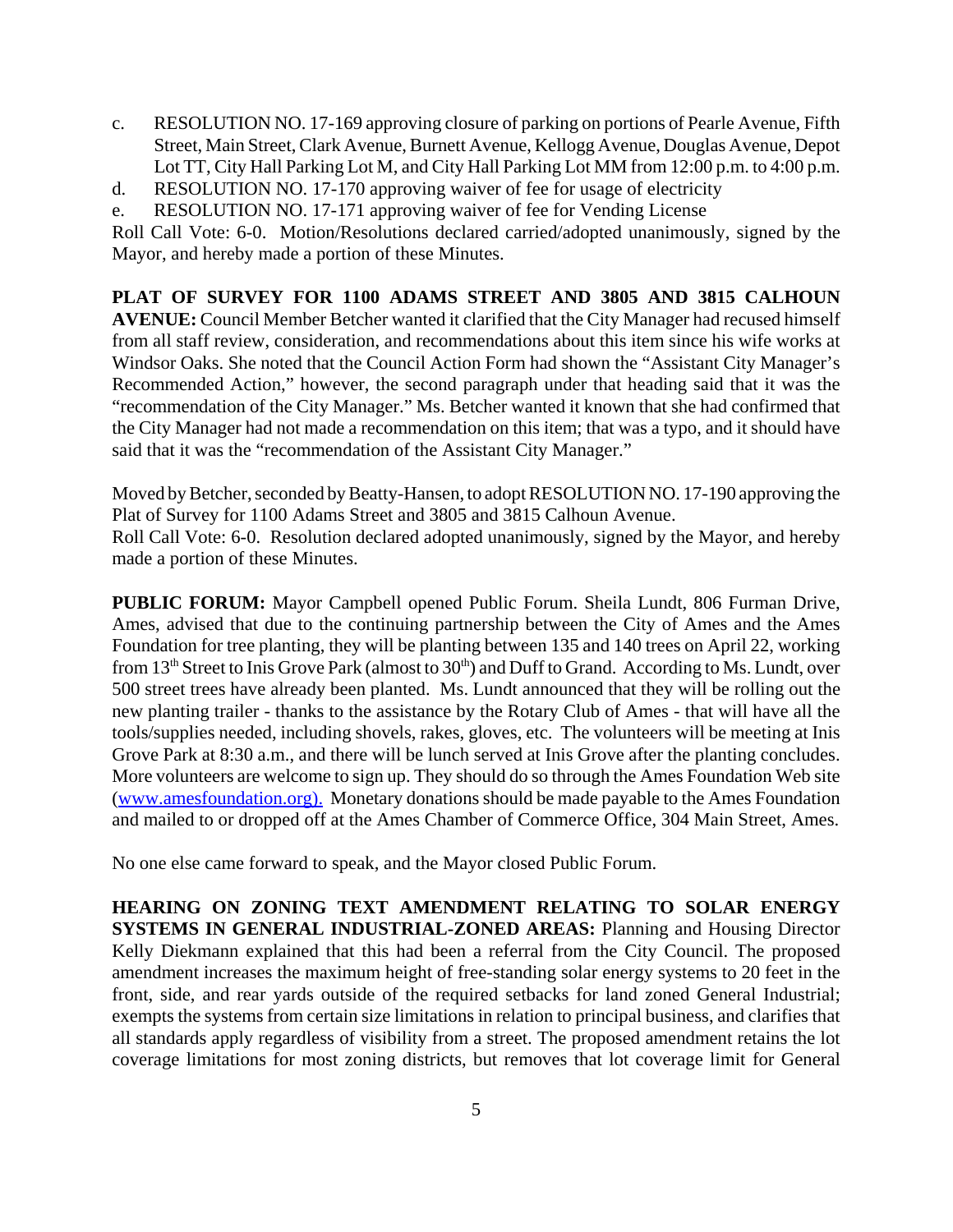Industrial, subject to yard and setback limits. Council Member Betcher wanted to ensure that this Ordinance will work with the proposed landscaping standards that will discussed later on the Agenda. Mr. Diekmann stated that there is no exemption from landscaping to install a solar structure. Requirements for solar energy systems and landscaping standards would need to be met.

The Mayor opened the public hearing. After there was no one wishing to speak, Mayor Campbell closed the hearing.

Moved by Gartin, seconded by Corrieri, to pass on first reading an ordinance relating to solar energy systems in General Industrial-zoned areas.

Roll Call Vote: 6-0. Motion declared carried unanimously.

**HEARING ON AMENDMENT TO MAJOR SITE DEVELOPMENT PLAN FOR ASPEN HEIGHTS DEVELOPMENT (3306 and 3326 LINCOLN WAY AND 117, 127, and 137 S. WILMOTH AVENUE):** The public hearing was opened by Mayor Campbell. The Mayor closed the hearing after no one came forward to speak.

Moved by Nelson, seconded by Gartin, to adopt RESOLUTION NO. 17-192 approving an Amendment to the Major Site Development Plan to include the sign program for residential signs to meet a condition of original site plan approval.

Roll Call Vote: 6-0. Resolution declared adopted unanimously, signed by the Mayor, and hereby made a portion of these Minutes.

**HEARING ON 2015/16 WEST LINCOLN WAY INTERSECTION IMPROVEMENTS (FRANKLIN AVENUE):** Traffic Engineer Damion Pregitzer explained that the project is for constructing left-turn lanes and installing redesigned traffic signals at the Franklin Avenue/Lincoln Way intersection. Staff is requesting that the Council accept the report of bids, approve the final plans and specifications, and delay the award until the City has signed Purchase Agreements with all affected property owners.

Mr. Pregitzer further explained that there is one owner, Tomco, LLC, who owns two properties: 3335 Lincoln Way and 3406 Lincoln Way, who has not signed a Purchase Agreement. The combined fair-market appraised value, which was determined by a third-party professional land appraisal company, for the needed portions of the Tomco properties is \$63,272. Tomco's representative Rick Thompson countered to sell the land to the City for \$134,627, which is 213% over the appraised value. In an effort to achieve an amiable agreement, the City offered \$90,181, which is based upon an estimated mid-point cost of the fair-market value plus a rough estimate for legal and other processing fees that would come with a potential condemnation proceeding. On April 6, 2017, the City then placed a verbal offer at the high-end of that estimate, which is approximately \$102,000. Mr. Thompson has rejected all of the offers. Mayor Campbell asked if this was due to Mr. Thompson's opposition to the recent approval of the South Duff project involving WalMart. Mr. Pregitzer stated that the City has not been involved in the discussions; however, the consultants had explained that, rather than focusing on their properties and this project, they focused on their displeasure with the South Duff/WalMart project. According to Mr. Pregitzer, there is another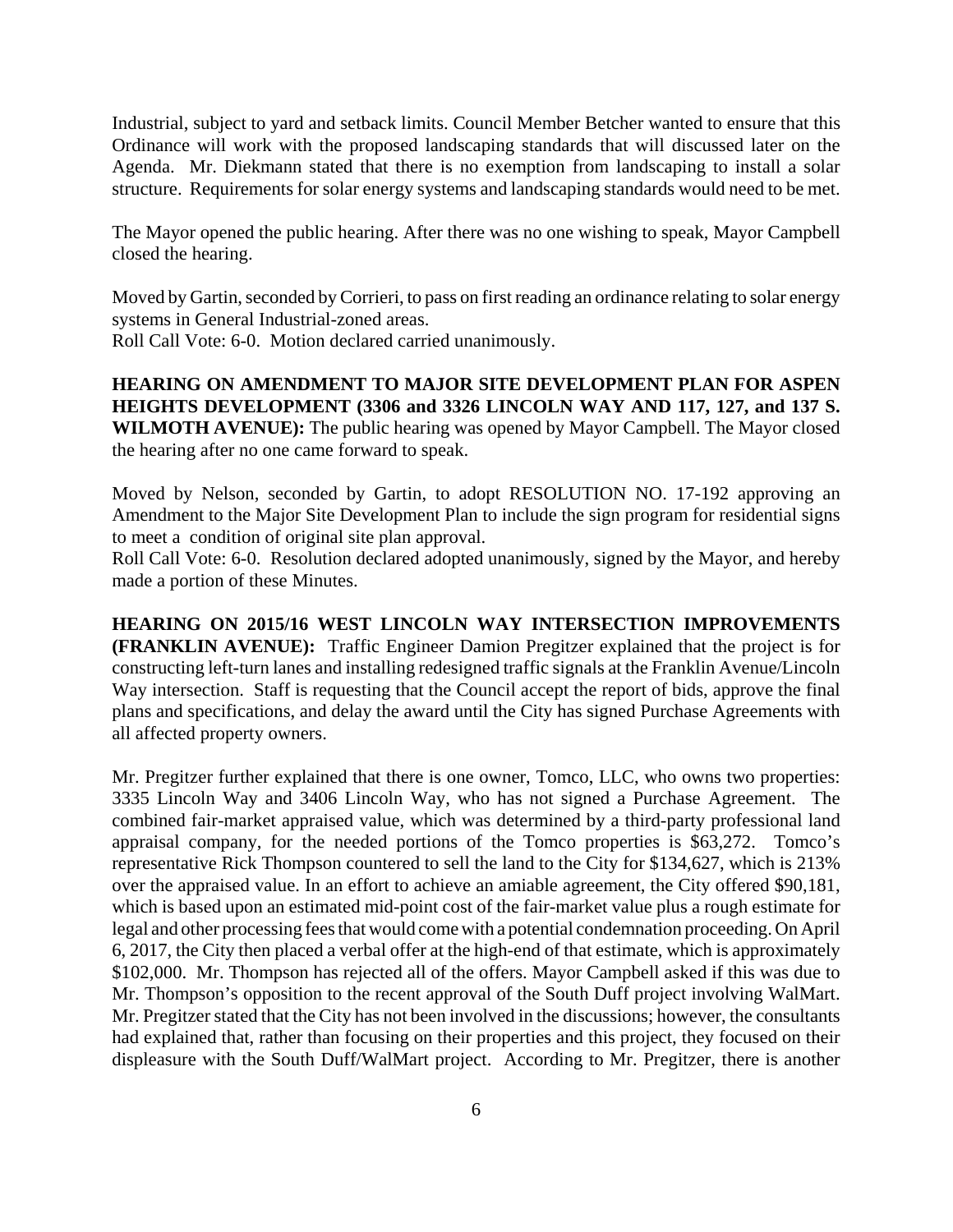meeting scheduled this week with the land owner to see if a resolution can be reached. Staff will come back to the Council with options in the near future.

The Mayor opened the public hearing. No one requested to speak, and the hearing was closed.

Moved by Corrieri, seconded by Betcher, to accept the report of bids and delay award of the contract.

Vote on Motion: 6-0. Motion declared carried unanimously.

**HEARING ON NORTH/SOUTH RIVER VALLEY PARKS SOFTBALL INFIELD RENOVATION:** The public hearing was opened by Mayor Campbell. She closed same after no one asked to speak.

Moved by Nelson, seconded by Corrieri, to adopt RESOLUTION NO. 17-193 approving the final plans and specifications and awarding a contract to Iowa Cubs Sports Turf Management of Des Moines, Iowa, in the amount of \$108,900.

Roll Call Vote: 6-0. Resolution declared adopted unanimously, signed by the Mayor, and hereby made a portion of these Minutes.

**HEARING ON CYRIDE PAVING RENOVATIONS 2017 PROJECT:** Mayor Campbell opened the public hearing. There was no one wishing to speak, and the Mayor closed the hearing.

Sheri Kyras, Transit Director, advised that any action taken by the City Council tonight will be contingent upon approval by the Transit Board. The Transit Board will discuss the Project on April 25, 2017.

Moved by Betcher, seconded by Beatty-Hansen, to adopt RESOLUTION NO. 17-194 approving the final plans and specifications and awarding a contract to JAS Construction, LLC, of Altoona, Iowa, in the amount of \$62,891.

Roll Call Vote: 6-0. Resolution declared adopted unanimously, signed by the Mayor, and hereby made a portion of these Minutes.

**LINCOLN WAY CORRIDOR PLAN:** Planning and Housing Director Kelly Diekmann introduced consultant Dan Gardner, principal with Houseal Lavigne Associates. Mr. Diekmann provided a summary of the tasks that had been completed since this topic was first presented to the Council 14 months ago. According to Mr. Diekmann, in March 2016, community and neighborhood workshops were held. In April 2016, staff made an existing conditions presentation to the City Council. From March to June 2016, interviews were held with stakeholders, comments cards were handed out, and there were on-line maps shown and surveys taken. In June 2016, a Focus Area Visioning Workshop was held. In November 2016, the Focus Area concept review and the first draft of the Plan was presented. After that date, more public input was received on the range of ideas. The Draft Plan that is now being presented is what staff believes is a compilation of the input received.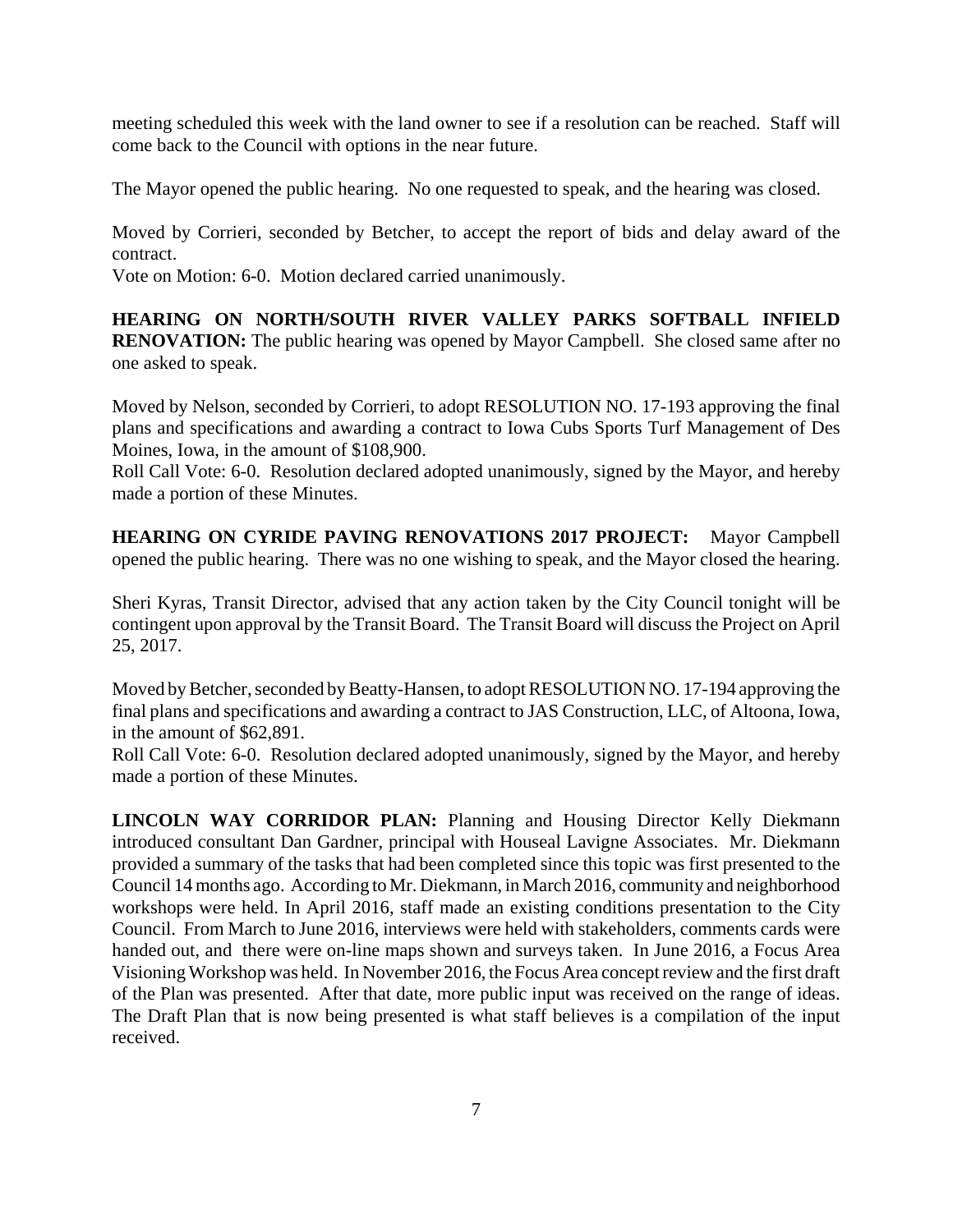Mr. Gardner reviewed key elements of the District Framework, including the West-Side Mixed Use District, Campustown Transition Focus Area, Oak-Riverside Focus Area, Lincoln and Grand Focus Area (which is not a priority at this time), and the Downtown Gateway Focus Area.

Council Member Gartin asked to know more about the "road diet," questioning specifically how it can be applied to a four-lane roadway. Director Diekmann stated that the "road diet" purpose is for potentially reducing the lanes on Lincoln Way as a result of the Grand Avenue Extension project. Traffic Engineer Pregitzer explained that a lot depends on the amount of daily traffic. Modeling was used using the 2040 Long-Range Transportation Plan; however, there are a lot of factors to be considered, and specific details have not been worked out. Council Member Orazem commented that the only time he believes this would be problematic would be "game days." Mr. Pregitzer said that the staff will be working with Iowa State University and will be looking at several places around the Stadium. Director Diekmann said much more conversation will be held.

Council Member Gartin noted that the bicycle amenities on Lincoln Way are horrible, and there certainly appears to be major gains for those who will be biking on Lincoln Way in the future if this Plan is implemented.

Mr. Gardner continued with an explanation of the Plan. Mr. Diekmann stated that the draft Plan relies heavily on the visualizations of the Focus Areas to communicate the intent for the Areas and add meaning.

Director Diekmann advised the Council that it could accept the final document for use as an advisory document to assist the Council to make decisions or incorporate the Land Use Policy Plan into the Lincoln Way Corridor Plan. Mr. Diekmann stated that staff is not advocating for the LUPP being incorporated into the Corridor Plan at this time as the LUPP is going to be revised. Putting the LUPP into the Corridor Plan at this time would take approximately seven months and would be revised after the review of the LUPP has been finished. Mr. Diekmann stated that it is the staff's recommendation that the Corridor Plan be considered basically an advisory plan. However, if someone wants to take on a project that does not appear to work as a use for the property, it would be possible for them to incorporate the land use that is included in the Corridor Plan.

The Council was told that there are two options on how to proceed once the final Plan is complete: [1] Accept the Plan as complete, but do not require that the Plan be a formal amendment to the Land Use Policy Plan (LUPP) or [2] Choose to proceed with the Corridor Plan as a major amendment to the Land Use Policy Plan and make changes to the LUPP to make it consistent with the Corridor Plan in its entirety. If that is the Council's direction, additional steps for implementation would begin for zoning changes or design work for individual areas. Individual proposals for changes would not advance until the City completes its LUPP Amendment process.

At the inquiry of Mayor Campbell, Director Diekmann said that there will be one more version of the Lincoln Way Corridor Plan that will be presented to the Council in the future. More input will be received.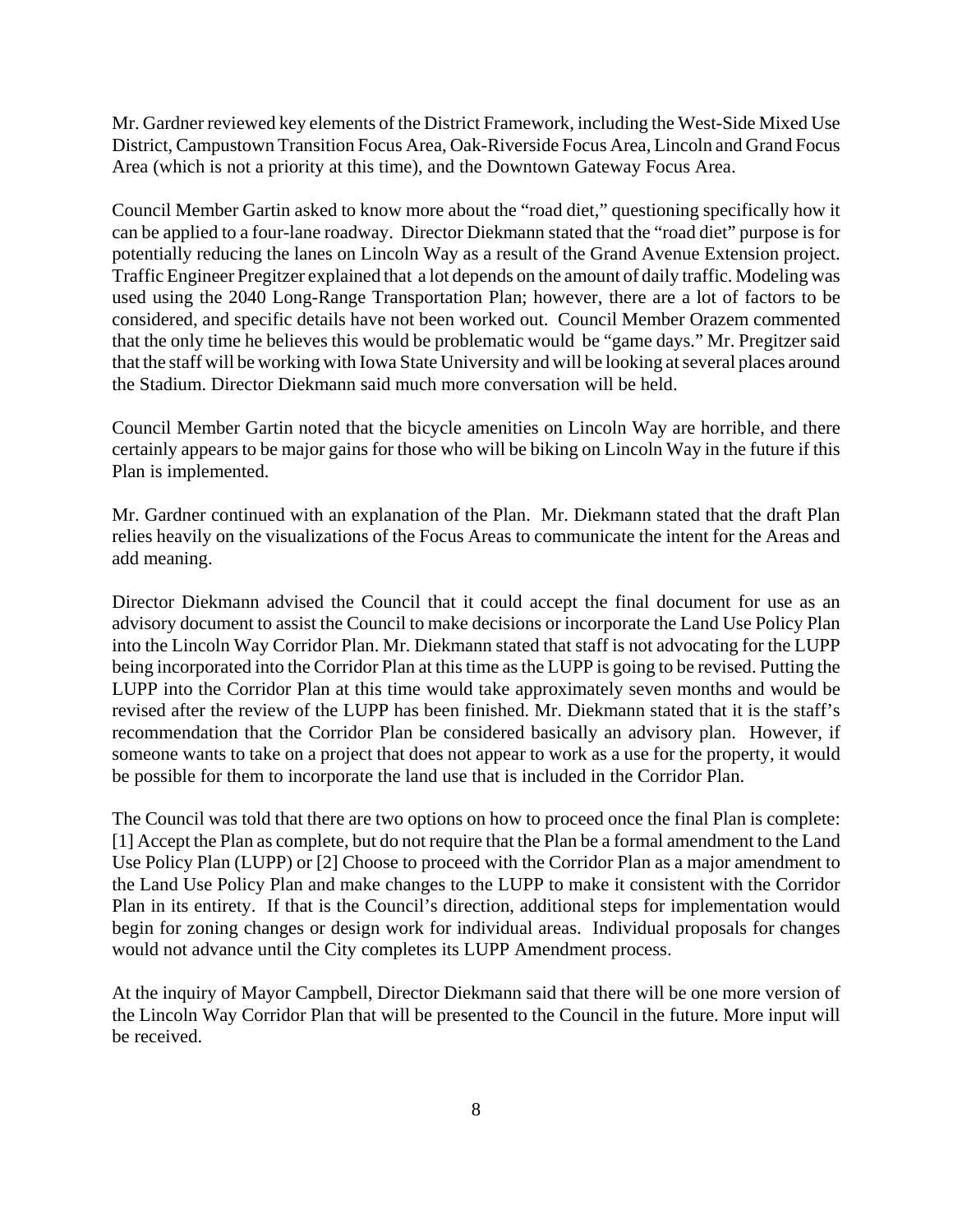Mayor Campbell asked if there was anyone wishing to speak.

Tam Lorenz, 311 South Maple Avenue, Ames, thanked the Planning staff for recognizing the residential nature of the Oak-Riverside Focus Area. The discussions of the proposed changes should not be done in isolation of other development proposals and intensification pressures placed on this Neighborhood. When she purchased her home, there were three apartment buildings two blocks from her home. Now, 30 years later, there are nine, and three more are being contemplated for the two-block radius. She expressed her concerns about the possibility of three more apartment buildings being constructed in her neighborhood, further intensifying the area and the detrimental effects of that density. No one is building small affordable housing in Ames; however, some do exist along the Lincoln Way Corridor. Ms. Lorenz urged the City to find innovating ways to encourage owners to improve and repair the important affordable housing element. She asked that the City Council reject the portion of the Plan that supports the addition of apartment buildings in the Oak-Riverside area; she prefers intensification through more owner-occupied homes.

John Litzel, 2632 North Dakota, Ames, stated that he owns property on the northwest corner of North Dakota and Lincoln Way. Last September, the house burned; the debris will be cleared-out tomorrow. He asked that a buyer be found for this property who wants to put in a small office building, but not remove the Oak trees or change anything else. Mr. Litzel stated that the lot is 1.7 acres. According to Mr. Litzel, if the site were level, he could put 16 houses there.

Joe Leisz, 114 South Riverside Drive, Ames, expressed his displeasure that the Plan was presented at a Planning and Zoning Commission meeting that occurred during Spring Break, "when half of Ames was gone." After talking with some of his neighbors, only one neighbor was aware of the draft Plan. It seemed to him that more work could have been done to make people aware. According to Mr. Leisz, the draft Plan calls for an alley cut that go right through his property; it would take out his garage, shed, and half of his backyard. Mr. Leisz took issue with the Plan describing the Oak-Riverside redevelopment concepts, which describe the area as "blighted." He said that that could not be further from the truth. Many of the homes in the area were built from 1890 to the 1930s. According to Mr. Leisz, some properties have been purchased by property managers who have neglected the properties. He does not want those property managers to be rewarded with City incentives (tax dollars) to rezone their land for higher-density housing. Mr. Leisz urged the Council not to grant community development dollars to property managers to redevelop properties into rental. Mr. Leisz also expressed his dismay over the possibility of a "road diet" for Lincoln Way Mr. Leisz believes that soon there will be more than 18,000 cars in that area and making a four-lane into a two lane would be very problematic. He believes that the City should route bike traffic on the existing bike path south or put a new bike bridge over Squaw Creek just north of Lincoln Way and allow them to travel along South 2nd Street. According to Mr. Leisz, he had emailed additional concerns to the Mayor and City Council. He noted his strong opposition to the proposals in the Lincoln Way Corridor Plan's Oak-Riverside redevelopment concepts. Mr. Leisz believes adoption of the Plan would be detrimental to Ames. He asked that staff remove the alleyway that he spoke about earlier from the written part of the Plan if was not going to be there.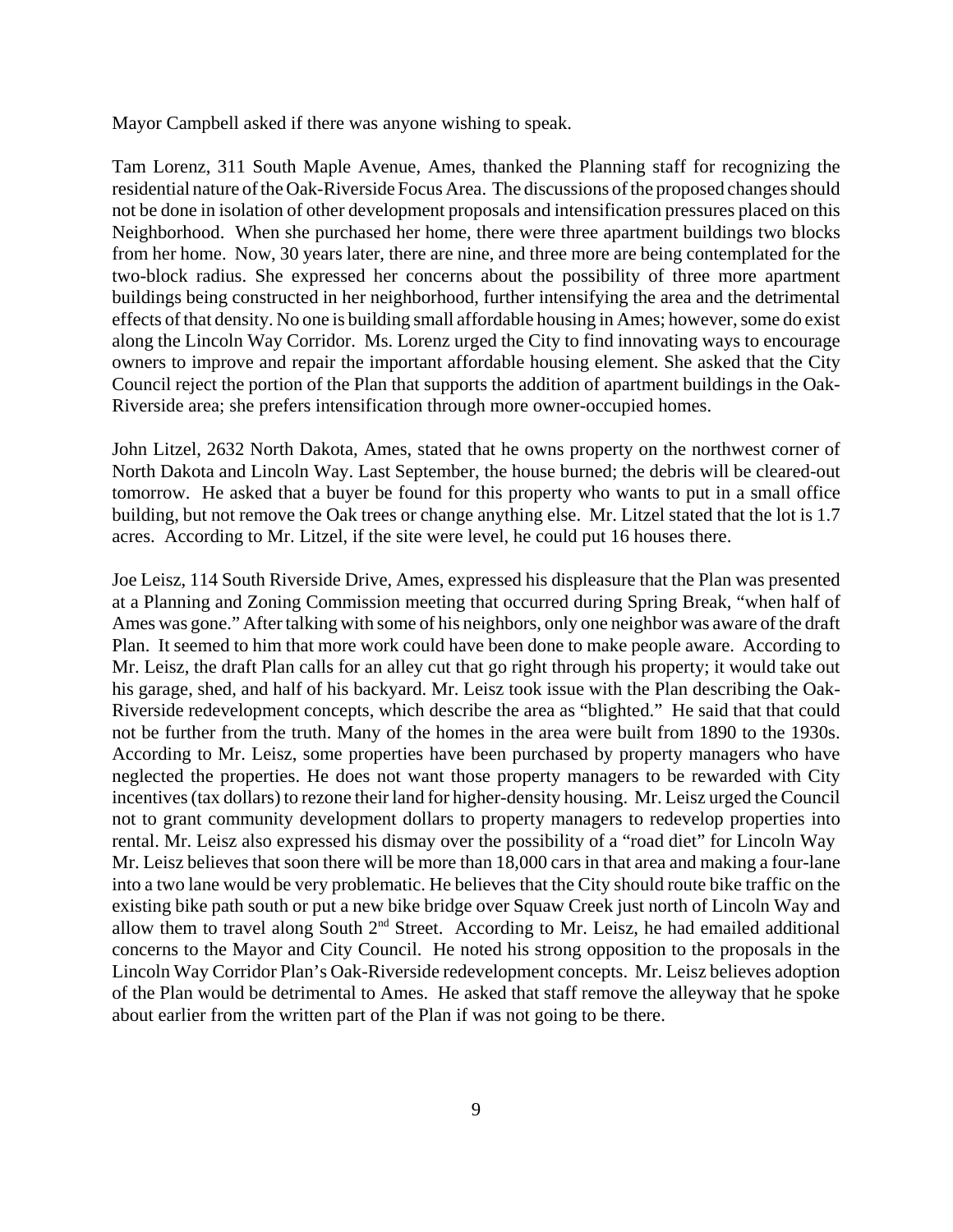Director Diekmann brought the Council's attention to the policy issues and implementation steps for each of the Focus Areas.

Council Member Beatty-Hansen stated that she had received an email from Trevin Ward, representing Ames Bicycle Coalition, pertaining to the Campustown Focus Area. In his email to Ms. Beatty-Hansen, Mr. Ward recommended a "tweak" to the concept of the bicycle traffic being routed to Lincoln Way crossing Welch. He suggested to use Chamberlain, where bicycle traffic is allowed. Director Diekmann advised that it was intended to incorporate the concepts in the Plan to be consistent with the Long-Range Transportation Plan.

Referencing the length of timing that it took to implement the roundabout concept in Ames, Council Member Beatty-Hansen noted that changes to the traffic system can be intimidating. She believes that the "road diet" concept needs to be explored in more detail.

Catherine Knight, 123 South Riverside Drive, Ames, asked if any impact studies had been done on how the Corridor Plan would impact Squaw Creek. She commented that she is in favor of the "road diet", but does question where all the cars will go. Ms. Knight asked if there was any way of opening up the IDOT to allow pedestrian access through it. She also asked to know what the change to higher-density housing would and what impacts would it have to the neighborhood.

Micca Fatka, 1102 S. 16<sup>th</sup> Street, Ames, stated that she had not vet heard of this Plan. She asked if there were bike paths shown on the Plan. Mr. Diekmann advised that most of Lincoln Way has a shared-use path on it. The paths would be consistent with the Long-Range Transportation Plan. Director Diekmann stated that there probably would not be bike lanes located on those roads where there was a "road diet" recommended. Ms. Fatka asked if there were any guarantees of who is going to be purchasing the land and if the houses would be retained. Director Diekmann stated there are limitations on usage of property. Mayor Campbell recommended that Ms. Fatka make a visit to the Planning and Housing Department to learn more about the Plan.

Lynette Jensen,  $1107$  North  $2<sup>nd</sup>$  Street, Ames, said that she lives about a half block north of the area that would be affected. She noted that there is just a single-lane alley on the north. There are garages located to the edge of that alley. There is already limited on-street parking on North 2<sup>nd</sup> and North  $3<sup>rd</sup>$ . She asked that the City think about where people are going to park.

Robert Goschen, Algona, Iowa, said that he was present as Trustee of a family trust; as such, he owns the title to four lots along Lincoln Way. Over time, houses wear out, and after a certain point, it becomes too costly to continue to repair them. The three houses that he owns on those four lots have reached the end of their usefulness. Mr. Goschen said that when he grew up in Ames, Lincoln Way was a two-lane picturesque street. Now it is a major arterial street. Mr. Goschen expressed his appreciation of the concepts of the Draft Lincoln Way Corridor Plan. He noted that the use of the Lincoln Way Corridor has changed and the use of the property adjacent to it needs to change with it. Mr. Goschen stated that the City needs to take some action; this is a first step, and it gives staff a guideline. He suggested that the City take what has been presented and build on it.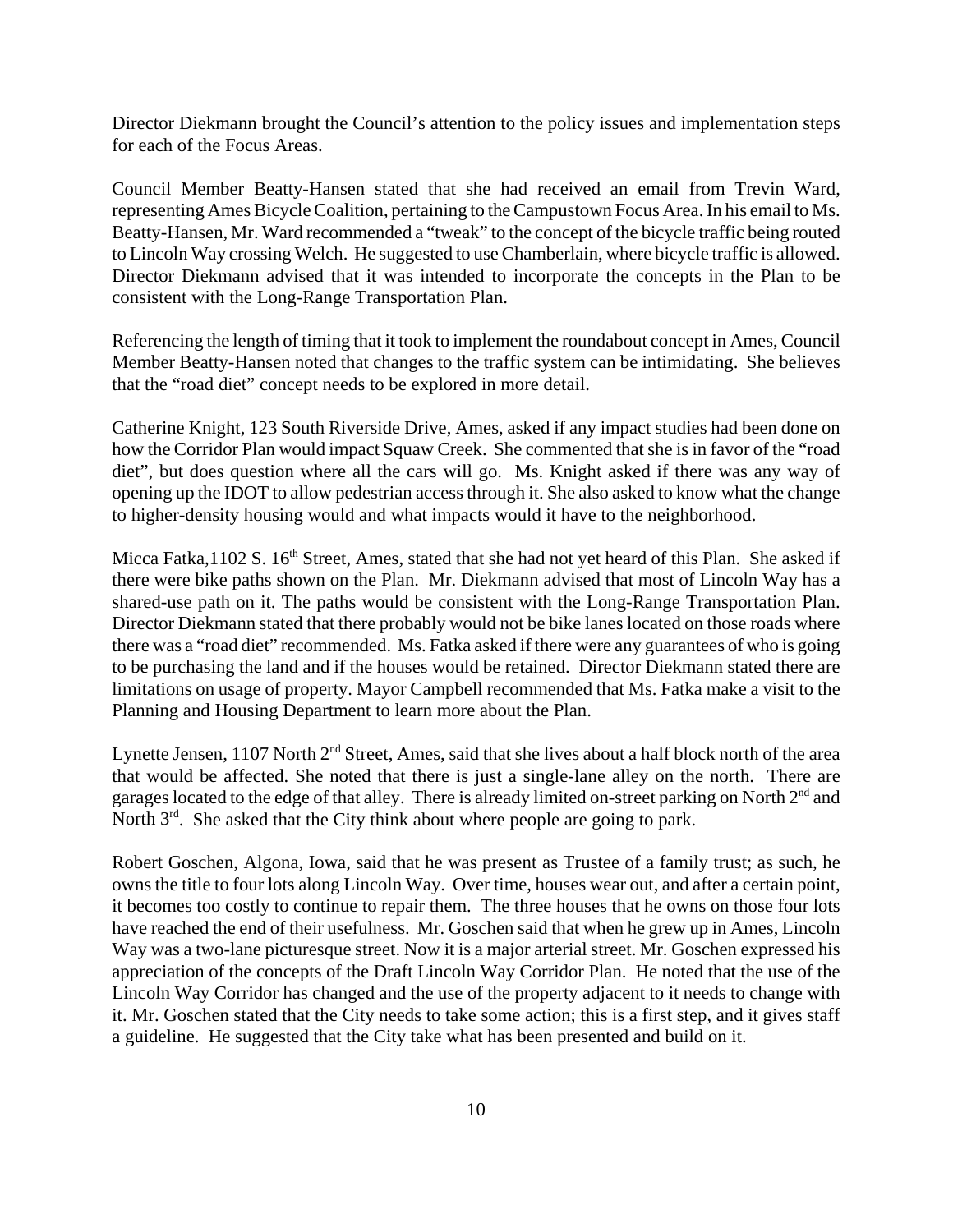Tam Lorenz, Oak-Riverside Focus Area, again spoke asking the Council to look at the South Russell to the South Hazel portion where a number of townhomes are proposed in the Plan. There are five houses located there now; there would be eight under the Draft Plan.

Council Member Orazem noted that if there is going to be single-family detached on Lincoln Way, there would have to be some traffic-calming measures.

Council Member Corrieri asked, procedurally, how the Council would move forward. Director Diekmann answered that staff will come back one more time with this.

Council Member Betcher asked if this Plan can be implemented with the City's sewer capacity the way it is. Council Member Diekmann stated that the sewer capacity would have to be known. Staff did look at the sewer capacity when it did modeling on one major redevelopment area.

Ms. Betcher stated that she was in agreement with the Oak-Riverside residents that there is affordable housing stock in that residential area and it should not be replaced with new housing that is not affordable. She also shared that she likes the idea of the "road diet" because the concept behind it is to encourage people not to drive. However, consideration needs to be made where this fits in as part of the overall Plan. She expressed her concerns of the unintended consequences – if a change is made in one location, what does it do to another location.

Director Diekmann stated that the area where staff needs the most direction from Council is the Downtown Gateway Focus Area.

Council Member Orazem shared that, for him, the one part of the Corridor that is "crying" for improvement is the Downtown Gateway Area. He is concerned about what would be planned for the area south of the railroad tracks. Mr. Orazem said it was important for the Council to think about the incentives that would need to be put in place; what public investment would be made. Mr. Gardner said it was important to recognize the areas adjacent to the Downtown. They should provide a clear link - physical and character - to Downtown Ames.

Council Member Betcher noted that the recommendation was to look at the Downtown Gateway Focus Area first and the Lincoln Grand Focus Area last. Ms. Betcher asked if there was a way to capture some of the incubator zone mixed-use into the Downtown Focus Area. She said she thought it would be worthwhile for that to be evident in the Plan, as she did not get that impression from reviewing it.

Council Member Gartin asked if there was anything that can be used to improve the look of Lincoln Way. Director Diekmann said that staff will come back to Council with ideas for aesthetic improvements; however, the Council has to choose one area.

Mr. Gartin shared that, philosophically, he does not like the use of eminent domain. He asked how the concepts of the Plan could be done without the use of more aggressive use of eminent domain.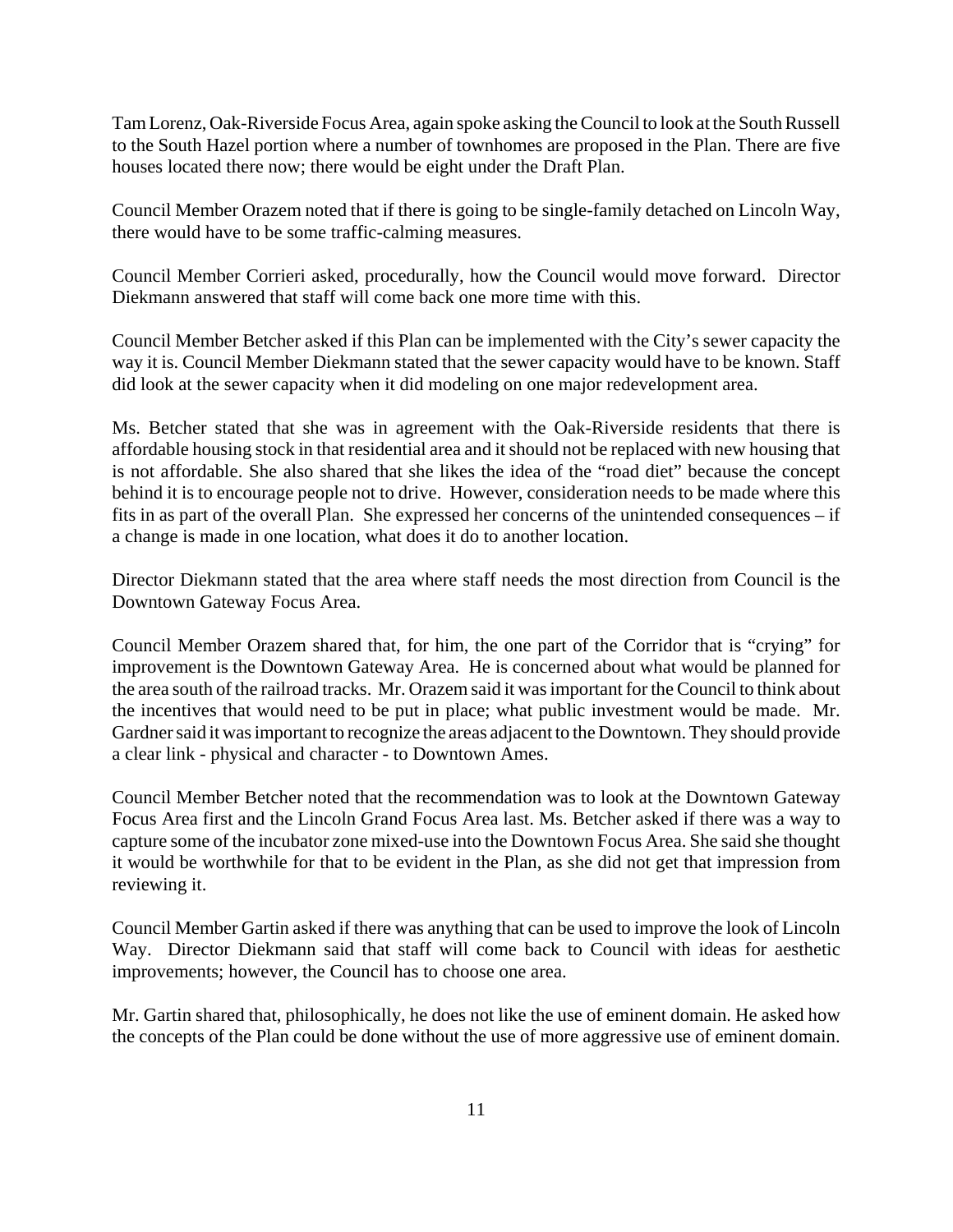Mr. Gardner explained that the City is willing to work with property owners, developers, etc., to get an improvement. By articulating the vision, some property owners will be encouraged.

Moved by Beatty-Hansen, seconded by Corridor, to go with Option 1, which is to accept the final plan as complete, but do not require that the Plan be a formal amendment to the Land Use Policy Plan.

Ms. Beatty-Hansen said that the Plan would then act as an advisory policy document for implementation strategies that could include individual LUPP amendments, rezoning actions, or street improvements with the Capital Improvements Program. In Council Member Gartin's opinion, the downside to that is that the Plan would just be an advisory document.

Vote on Motion: 6-0. Motion declared carried unanimously.

The meeting recessed at 8:45 p.m. and reconvened at 8:52 p.m.

**LANDSCAPE STANDARDS:** Director Diekmann recalled that on November 15, 2016, the City Council had directed staff to redirect efforts from creating a points-based system ordinance to a more traditional standards-based approach for updating the City's landscape standards. According to Mr. Diekmann, the proposed revisions are a comprehensive rewrite of the standards found in the Zoning Ordinance. He said that staff is not asking the Council to adopt a new ordinance at this meeting, but wants to get direction on whether or not to move ahead.

Mr. Diekmann reviewed the Draft Landscape Standards Outcomes for commercial, industrial, and for residential sites (apartments). He said that the overall approach to the new standards is an emphasis on yard landscaping for buildings and parking lots, increased parking lot tree shading and landscaping, plant variety, allowances for storm water treatment measures, and flexibility in administration by staff. Specifically explained were the changes in landscaping standards for corner lots with parking in front of buildings. Mr. Diekmann noted the landscape design standards over which staff would have discretion.

Council Member Gartin asked if staff had reached out to other comparable communities to see what standards are in place in their cities. Director Diekmann said that they did months ago when staff began reviewing the landscape standards; however, it was found that cities handle landscaping in a lot of different ways. The trend seems to be that landscaping standards stay in place for a long time. There is not a big push in the "Planning World" to go back and change landscaping ordinances.

Mr. Gartin asked if staff had received any "push back" from developers or architects. Mr. Diekmann replied that staff had had a lot of conversations about clarifications on how it would work.

Council Member Nelson noted that one topic that came up during the last discussion was the requirement for mulch instead of rock. Director Diekmann advised that the current Ordinance does not allow rock; however, on the points basis, more points are given for using mulch. Rock against the buildings for apartments is allowed in the new Ordinance. Mr. Nelson also pointed out that there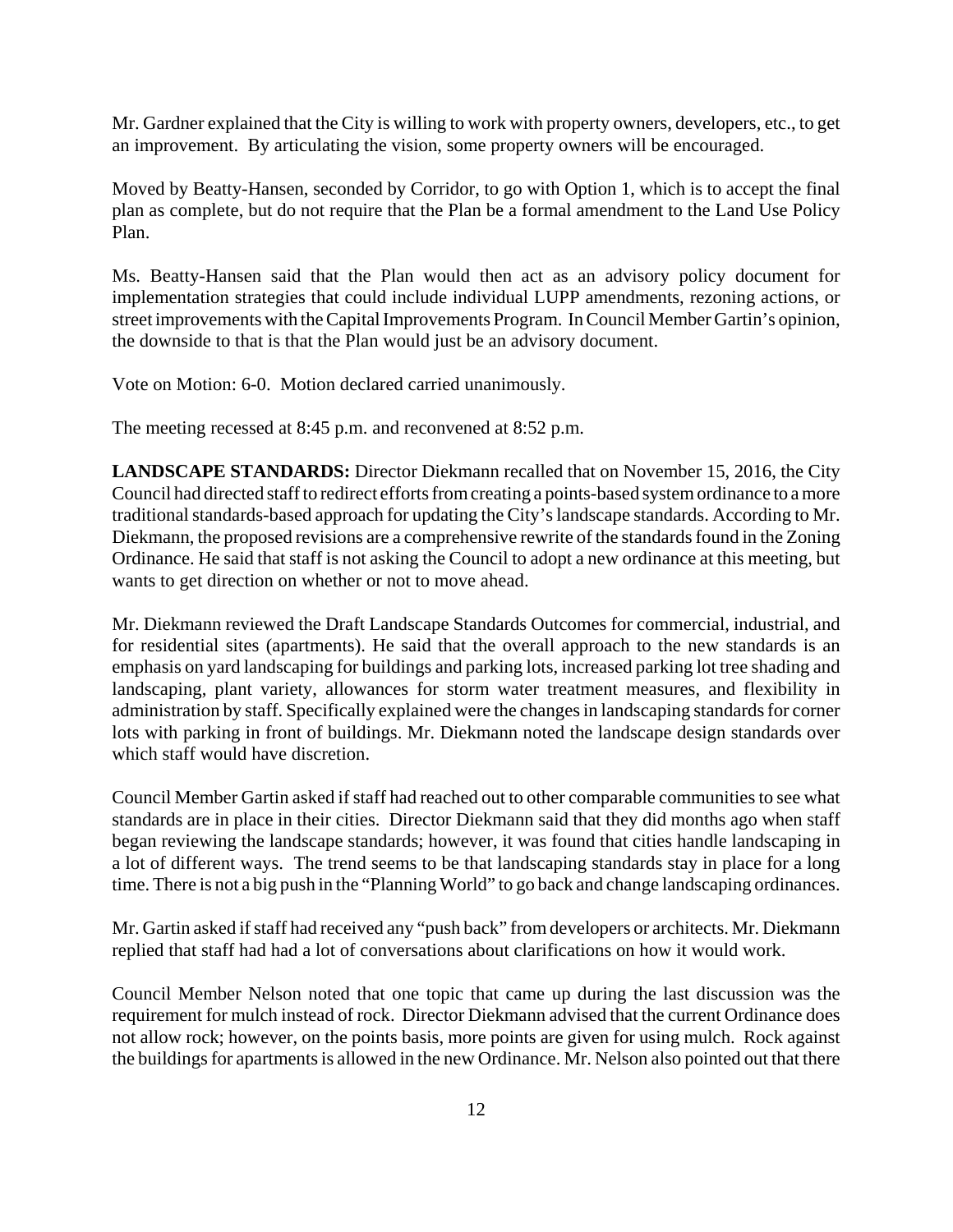is one area of town where there is a size restriction on the rock. According to Director Diekmann, those requirements have been in the Ordinance for over ten years. In Campustown, no rock is allowed. In the University Impacted Area, rock 3/4" in diameter or smaller is allowed.

Per Mr. Nelson, another topic raised previously was existing right-of-way trees. Mr. Diekmann advised that if the right-of-way planting strip meets the seven-foot spacing for trees and there are no other obstacles, there could be a tree planted there. He noted that that tree would now be the responsibility of the City to maintain. In limited circumstances, Planning might give permission to plant a street tree in the right-of-way.

Justin Dodge, Hunziker & Associates, 105 South  $16<sup>th</sup>$  Street, Ames, stated that the proposed standards represent a compromise - neither the staff nor the development community got everything each wanted. Mr. Dodge feels that the landscape standards plan presented at this meeting is now a workable solution.

Scott Renaud, FOX Engineering, 414 South  $17<sup>th</sup>$  Street, Suite 107, Ames, stated that he is generally in favor of the changes. He appreciates the flexibility that the new standards offer, and he prefers as much flexibility as possible. However, he would still like a few other changes, which are more technical in nature; specifically, requiring mulch instead of rock, requiring a licensed landscape architect on Major Site Development Plans, requirements for organic matter, requirements for "islands." He noted that his company uses Landscape Architects, but very few of them are actually licensed. Mr. Renaud asked that the Ordinance be revisited in one year to see how it is working. Director Diekmann clarified when a licensed landscape architect would be required. According to Mr. Renaud, he employs a licensed Landscape Architect when he is going to be installing irrigation systems. Mr. Renaud also is not in favor of the 5% organic matter requirement. He started to test the soils on his sites, and none of them are at 5%. From a standpoint of a growth medium, there are other things that can be done. The percentage of organic matter does not really help the plant grow. Also, pertaining to the requirement for islands, they are snow removal nightmares and landscaping in the islands get hit with salt during the wintertime, and the plants do not do well with salt.

Council Orazem said that if the requirements are not conducive to keeping the landscaping alive, the City will receive "push back," and changes would need to be made.

Mr. Diekmann said that staff does plan to create an Illustrative Guide so that there are pictures and dimensional diagrams to help ensure consistent interpretation of the Ordinance.

Josh Shields, 4112 Toronto Street, Ames, said that he is a licensed Landscape Architect. He explained what it takes to be licensed. Mr. Shields said he felt compelled to speak because he is also the President of the State Chapter of Landscape Architects. He does see value in requiring a licensed Landscape Architect for "signature pieces in the community."

Linda Welch, 305 South Russell, Ames, noted that she likes the ideas of requiring lots of landscaping. She noted, however, that a lot of newer apartments had nice new landscaping, but half of it has died. Ms. Welch asked if there is anyone that comes back to check. Director Diekmann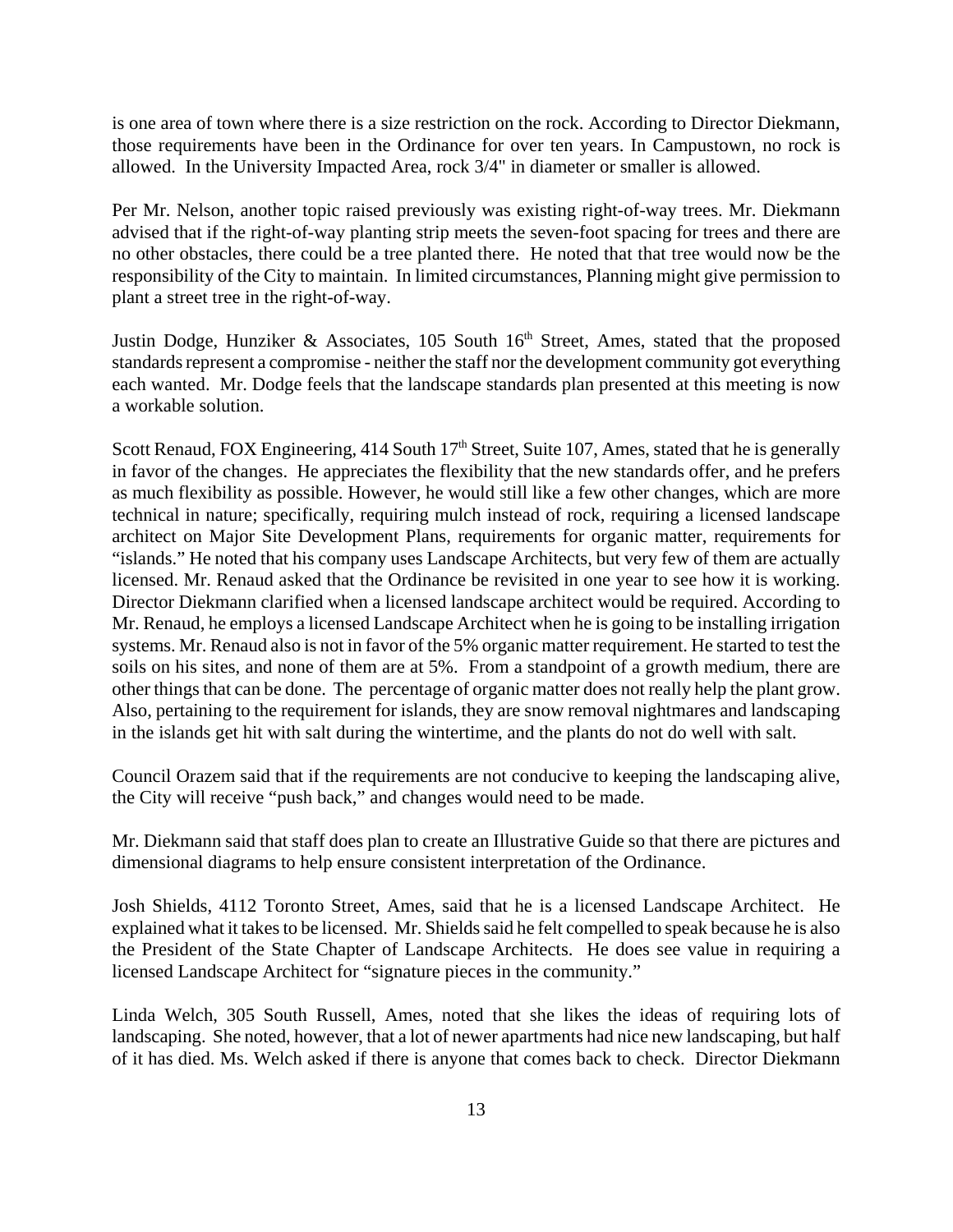stated that there is a current inspection process to ensure that the required landscaping is in place before the Certificate of Occupancy is issued. Once the required landscaping is verified as complete, there is no repeated inspection by City staff. There is a duty to maintain, but the City does not have an "enforcement arm;" that is done on a complaint basis.

Moved by Orazem, seconded by Gartin, to direct that the landscape standards, as amended and presented at this meeting, come back to the City Council in ordinance form. Vote on Motion: 6-0. Motion declared carried unanimously.

**DEFINITION OF PRE-EXISTING TWO-FAMILY HOMES:** Moved by Corrieri, seconded by Nelson, to go with Option 1, which is that the definitions proposed for "Two-Family Dwelling Pre-Existing," and "Pre-Existing" appropriately address concerns identified in the administration of zoning regulations for such uses, and direct that staff prepare a draft ordinance to make those changes.

Vote on Motion: 6-0. Motion declared carried unanimously.

**ORDINANCE PERTAINING TO PARKING REGULATIONS AND SPEED LIMIT FOR COLLABORATION PLACE IN ISU RESEARCH PARK:** Moved by Corrieri, seconded by Gartin, to pass on second reading an ordinance setting parking regulations and establishing the speed limit for Collaboration Place in ISU Research Park.

Roll Call Vote: 6-0. Motion declared carried unanimously.

**ORDINANCE PERTAINING TO PARKING REGULATIONS AND SPEED LIMIT FOR PLAZA LOOP IN ISU RESEARCH PARK:** Moved by Corrieri, seconded by Nelson, to pass on second reading an ordinance parking regulations and establishing the speed limit for Plaza Loop in ISU Research Park.

Roll Call Vote: 6-0. Motion declared carried unanimously.

**ORDINANCE PERTAINING TO SIGNS UNDER CHAPTER 21.122(1)c AND CHAPTER 21.125(6):** Moved by Corrieri, seconded by Gartin, to pass on second reading an ordinance pertaining to Signs under Chapter 21.122(1)c and Chapter 21.125(6)

Roll Call Vote: 6-0. Motion declared carried unanimously.

## **ORDINANCE ASSIGNING RECENTLY APPROVED ANNEXED AREAS TO WARDS AND**

**PRECINCTS:** Moved by Nelson, seconded by Betcher, to pass on third reading and adopt ORDINANCE NO. 4297 assigning recently approved annexed areas to Wards and Precincts. Roll Call Vote: 6-0. Ordinance declared adopted unanimously, signed by the Mayor, and hereby made a portion of these Minutes.

**COUNCIL COMMENTS:** Moved by Gartin, seconded by Nelson, to refer to staff the letter from ChildServe dated April 4, 2017, regarding a proposed reallocation of their funding. Vote on Motion: 6-0. Motion declared carried unanimously.